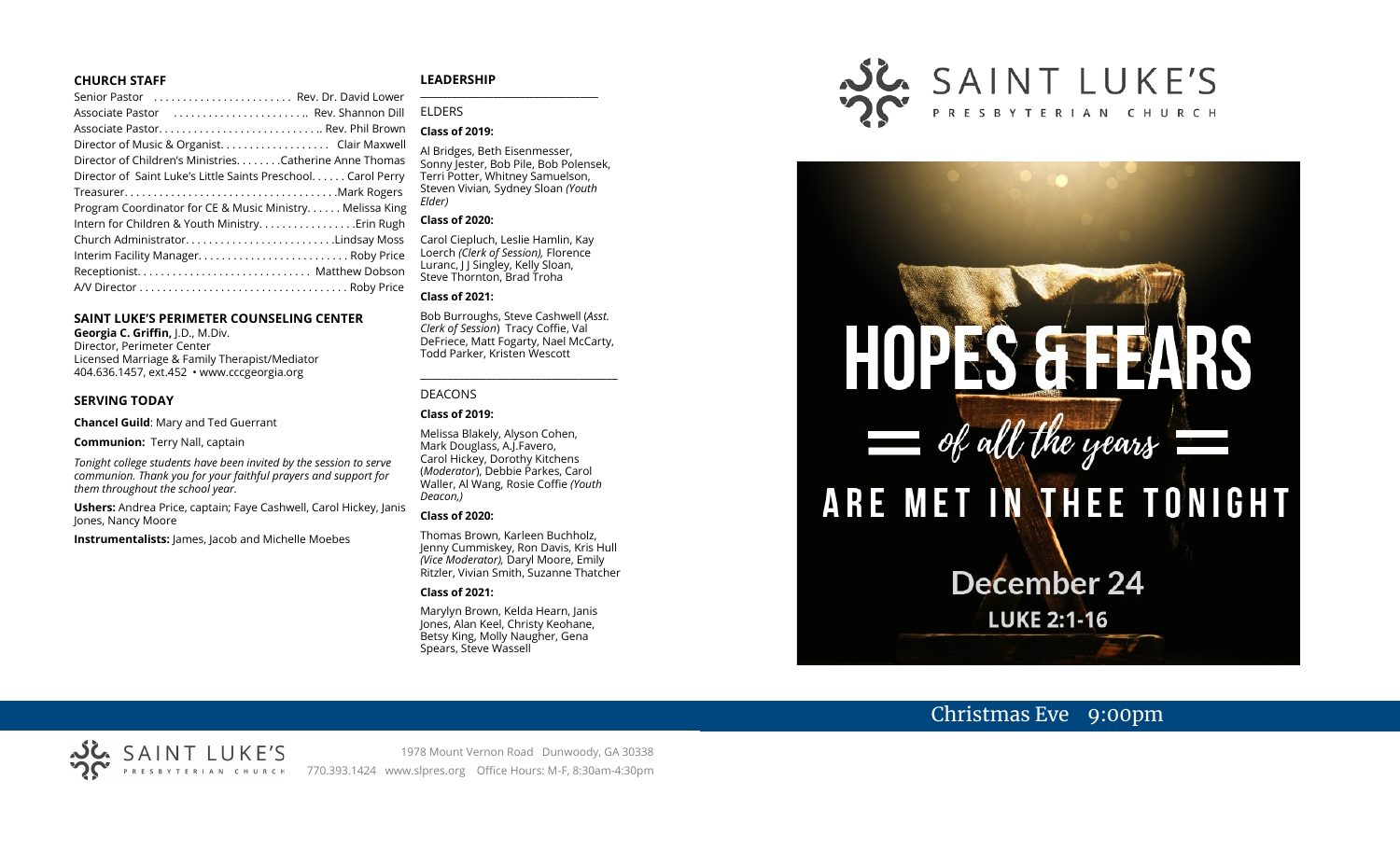

1978 Mount Vernon Road • Dunwoody, Georgia 30338 770.393.1424 • www.slpres.org

**December 24, 2018**  Christmas Eve

# **Liturgical Color:** White

*White is used for special days such as Christmas and Easter.* 

# MISSION

Responding to God's call and empowered by the Holy Spirit, we invite all to join us in knowing, serving, and sharing Jesus Christ here and around the world.

## VISION

To be a beacon of faith, hope, and love– every member an active disciple in Christ's ministry.

# **WELCOME, GUESTS!**

We are delighted you are worshipping with us.

**DURING** the Welcome, please print the requested information on the Friendship Pad and pass the Friendship Pad down the pew.

## **FOR MORE** information about our

programs, ministries or membership, please contact one of our Pastors at 770.393.1424, or visit our website: slpres.org.

## **THAT ALL MAY WORSHIP**

**ASSISTIVE** hearing devices, large print hymnals, large print bulletins and back cushions are available. Please contact an usher for further assistance.



**CHILDREN** are a precious part of our church family, and we welcome them in worship. Worship activity sheets and tactile activities are available on the blue Worship Carts in the back of the sanctuary.

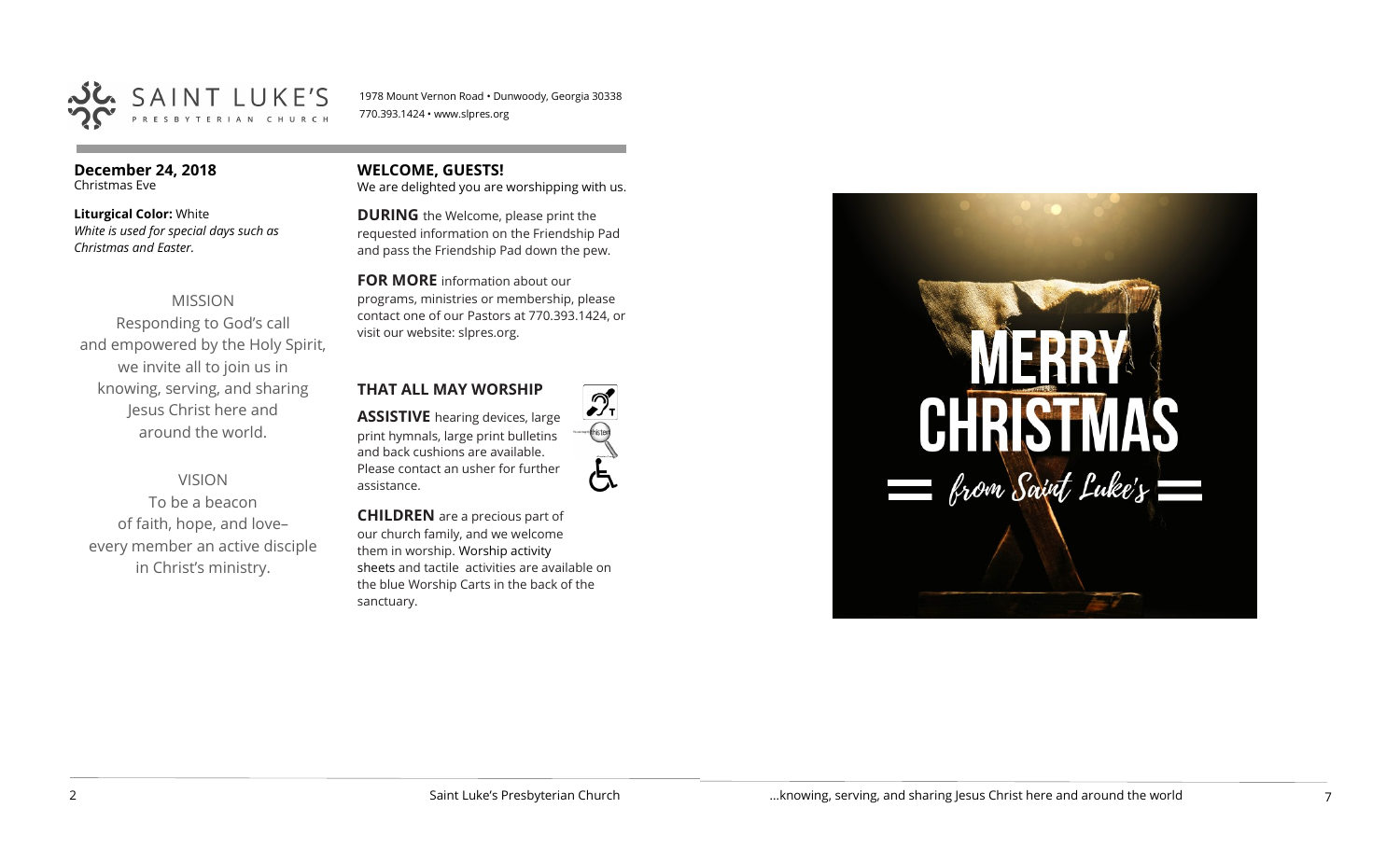# **Hymn #122 and Candle Lighting\*** Silent Night, Holy Night *STILLE NACHT*

**Silent night, holy night! All is calm, all is bright. 'round yon Virgin Mother and Child! Holy infant so tender and mild, sleep in heavenly peace, sleep in heavenly peace.** 

**Silent night, holy night! Shepherds quake at the sight; glories stream from heaven afar heavenly hosts sing "Alleluia: Christ the Savior is born! Christ the Savior is born."** 

**Silent night, holy night! Son of God, love's pure light radiant beams from Thy holy face, with the dawn of redeeming grace, Jesus, Lord, at Thy birth, Jesus, Lord, at Thy birth.**

**Silent night! Holy night! Wondrous star, lend thy light; with the angels let us sing Alleluia to our King: Christ the Savior is born; Christ the Savior is born.**

## **Sixth Lesson** from John 1

*At the conclusion of the reading of John 1, the Sanctuary lights will come up and you are invited to extinguish your Christmas candle.*

## **Closing Hymn #134\*** Joy to the World

# **Benediction\***

## **Passing the Peace**

Leader: Jesus Christ is born this day. **People: Peace is born to us.**

**Postlude\*** From Heaven Above to Earth I Come *Sigfrid Karg-Elert*

*Music: All rights reserved. Reprinted under OneLicense.net (A-719333).* 

| <b>Prelude</b>       |                                                                                                                                                                                               | La Nativité Jean Langlais |                                                                                                                                                                                                                                                                                                                                 |              |
|----------------------|-----------------------------------------------------------------------------------------------------------------------------------------------------------------------------------------------|---------------------------|---------------------------------------------------------------------------------------------------------------------------------------------------------------------------------------------------------------------------------------------------------------------------------------------------------------------------------|--------------|
| Welcome              |                                                                                                                                                                                               |                           |                                                                                                                                                                                                                                                                                                                                 |              |
| Call to Worship*     |                                                                                                                                                                                               |                           |                                                                                                                                                                                                                                                                                                                                 |              |
|                      | Leader: Sing to the Lord a new song;<br>People: Sing to the Lord all the earth!<br>Leader: Sing to the Lord and bless God's name;<br>People: Tell the good news of salvation from day to day. |                           |                                                                                                                                                                                                                                                                                                                                 |              |
| Carol #133*          |                                                                                                                                                                                               |                           | O Come All Ye Faithful, stanzas 1, 3 and 4                                                                                                                                                                                                                                                                                      |              |
|                      | <b>Lighting of the Christ Candle</b>                                                                                                                                                          |                           |                                                                                                                                                                                                                                                                                                                                 | Sloan Family |
|                      | <b>Prayer for Christmas Eve</b>                                                                                                                                                               |                           |                                                                                                                                                                                                                                                                                                                                 |              |
| <b>First Lesson</b>  |                                                                                                                                                                                               | Isaiah 9:2,6-7            | when you come to make all things new. We thank you, loving God, for the gift of<br>Jesus, light in darkness and hope of the world. Forgive us for the times we lose sight<br>of your presence and power. With all creation and with singing angels, we praise<br>your name and rejoice in the birth of earth's salvation! Amen. |              |
| <b>Carol #123</b>    |                                                                                                                                                                                               |                           | It Came Upon a Midnight Clear, stanzas 1 and 5                                                                                                                                                                                                                                                                                  |              |
| <b>Second Lesson</b> |                                                                                                                                                                                               | Micah 5:2-5a              |                                                                                                                                                                                                                                                                                                                                 |              |
| <b>Carol #140</b>    |                                                                                                                                                                                               |                           | Once in Royal David's City, stanzas 1 and 2                                                                                                                                                                                                                                                                                     |              |
| <b>Third Lesson</b>  |                                                                                                                                                                                               | Luke 1:26-35, 38          |                                                                                                                                                                                                                                                                                                                                 |              |
| Carol #99            |                                                                                                                                                                                               |                           | My Soul Gives Glory to My God, stanzas 1 and 5                                                                                                                                                                                                                                                                                  |              |
| <b>Fourth Lesson</b> |                                                                                                                                                                                               | Luke 2:1-7                |                                                                                                                                                                                                                                                                                                                                 |              |
| Carol #144           |                                                                                                                                                                                               | In the Bleak Midwinter    |                                                                                                                                                                                                                                                                                                                                 |              |
| <b>Fifth Lesson</b>  |                                                                                                                                                                                               | Luke 2:8-16               |                                                                                                                                                                                                                                                                                                                                 |              |
| <b>Homily</b>        |                                                                                                                                                                                               |                           | The Hopes and Fears of All the Years                                                                                                                                                                                                                                                                                            | David Lower  |